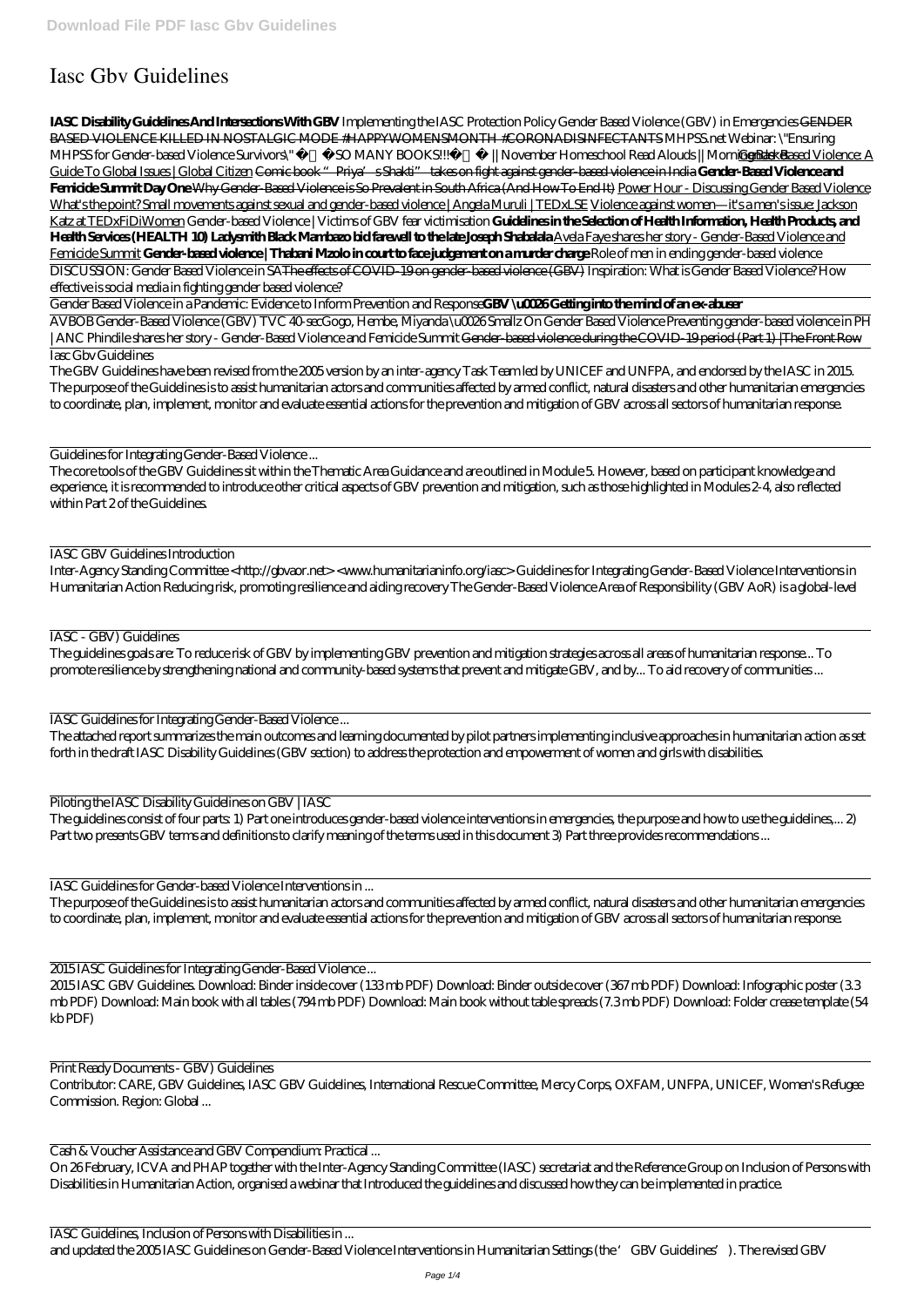Guidelines were finalized and endorsed by the IASC in 2015. The overall goal of the revised GBV Guidelines is to support humanitarian stakeholders (international and national actors across all ...

IASC Guidelines for Integrating Gender-based Violence ...

The Inter-agency GBV Case Management Guidelines and accompanying training materials represent the culmination of a two-year project spearheaded by the Gender-based Violence Information Management System (GBVIMS) Steering Committee to build capacity on GBV case management, information management, and strengthen the links between these in order to improve services provided to GBV survivors.

GBV Case Management Guidelines - GBVIMS: Gender-Based ...

To make this a reality the Inter-Agency Standing Committee (IASC) Guidelines on Inclusion of Persons with Disabilities in Humanitarian Action is a welcomed and timely step in the right direction. I am grateful to the members of the Task Team on Inclusion of Persons with Disabilities in Humanitarian Action and its cochairs

INCLUSION OF PERSONS WITH DISABILITIES IN ... - IASC INTRODUCTION. Gender-based violence (GBV) is an umbrella term for any harmful act perpetrated against a person based on socially ascribed (i.e. gender) differences between males and females.

Interagency Gender-Based Violence Case Management Guidelines The Guidelines include a companion CD-ROM, which contains the full Guidelines and also resource documents in electronic format. Published by the Inter-Agency Standing Committee (IASC), the Guidelines give humanitarian actors useful inter-agency, inter-sectoral guidance and tools for responding effectively in

WHO | IASC Guidelines for mental health and psychosocial ...

the midst of emergencies.

The Inter-Agency Standing Committee has issued these Guidelines for Gender-based Violence Interventions in Humanitarian Emergencies: Focusing on Prevention and Response to Sexual Violence to meet the need for a coherent and participatory approach to prevent and respond to gender-based violence. This is a tool to

for Gender-based Violence Interventions in Humanitarian ...

Inclusion of persons with disabilities and their care-givers is also referenced in core GBV documents like the IASC Guidelines for Integrating GBV Interventions in Humanitarian Action, the Minimum Standards on Prevention and Response to GBV in Emergencies, and the GBV AoR Handbook for Coordinating GBV Interventions in Emergencies.

Home | Gender-Based Violence Area of Responsibility

The Inter-Agency Standing Committee (IASC) Guidelines for Gender-based Violence Interventions in Humanitarian Settings were published in 2005 to establish standards across all areas of humanitarian response related to preventing and responding to gender-based violence, particularly sexual violence in the early stages of an emergency. The immediate impetus behind the Guidelines stemmed in large ...

Revising the 2005 IASC Guidelines for Gender-based ...

The following actions from the GBV section of the April 2018 draft of the IASC Guidelines were proposed and implemented by pilot partners: 1. Assessment, Analysis, and Planning Jordan Sri Lanka Uganda 1.1 Assess the attitudes and assumptions of GBV program staff and service providers on disability inclusion.

**IASC Disability Guidelines And Intersections With GBV** *Implementing the IASC Protection Policy Gender Based Violence (GBV) in Emergencies* GENDER BASED VIOLENCE KILLED IN NOSTALGIC MODE #HAPPYWOMENSMONTH #CORONADISINFECTANTS *MHPSS.net Webinar: \"Ensuring MHPSS for Gender-based Violence Survivors\" SO MANY BOOKS!!!* //November Homeschool Read Alouds //Morning Based Example Rased Violence: A Guide To Global Issues | Global Citizen Comic book "Priya's Shakti" takes on fight against gender-based violence in India **Gender-Based Violence and Femicide Summit Day One** Why Gender-Based Violence is So Prevalent in South Africa (And How To End It) Power Hour - Discussing Gender Based Violence What's the point? Small movements against sexual and gender-based violence | Angela Muruli | TEDxLSE Violence against women—it's a men's issue: Jackson Katz at TEDxFiDiWomen *Gender-based Violence | Victims of GBV fear victimisation* **Guidelines in the Selection of Health Information, Health Products, and Health Services (HEALTH 10) Ladysmith Black Mambazo bid farewell to the late Joseph Shabalala** Avela Faye shares her story - Gender-Based Violence and Femicide Summit Gender-based violence | Thabani Mzolo in court to face judgement on a murder charge Role of men in ending gender-based violence DISCUSSION: Gender Based Violence in SAThe effects of COVID-19 on gender-based violence (GBV) Inspiration: What is Gender Based Violence? *How effective is social media in fighting gender based violence?*

Gender Based Violence in a Pandemic: Evidence to Inform Prevention and Response**GBV \u0026 Getting into the mind of an ex-abuser**

AVBOB Gender-Based Violence (GBV) TVC 40-sec*Gogo, Hembe, Miyanda \u0026 Smallz On Gender Based Violence* Preventing gender-based violence in PH | ANC *Phindile shares her story - Gender-Based Violence and Femicide Summit* Gender-based violence during the COVID-19 period (Part 1) |The Front Row Iasc Gbv Guidelines

The GBV Guidelines have been revised from the 2005 version by an inter-agency Task Team led by UNICEF and UNFPA, and endorsed by the IASC in 2015. The purpose of the Guidelines is to assist humanitarian actors and communities affected by armed conflict, natural disasters and other humanitarian emergencies to coordinate, plan, implement, monitor and evaluate essential actions for the prevention and mitigation of GBV across all sectors of humanitarian response.

Guidelines for Integrating Gender-Based Violence ...

The core tools of the GBV Guidelines sit within the Thematic Area Guidance and are outlined in Module 5. However, based on participant knowledge and Page 2/4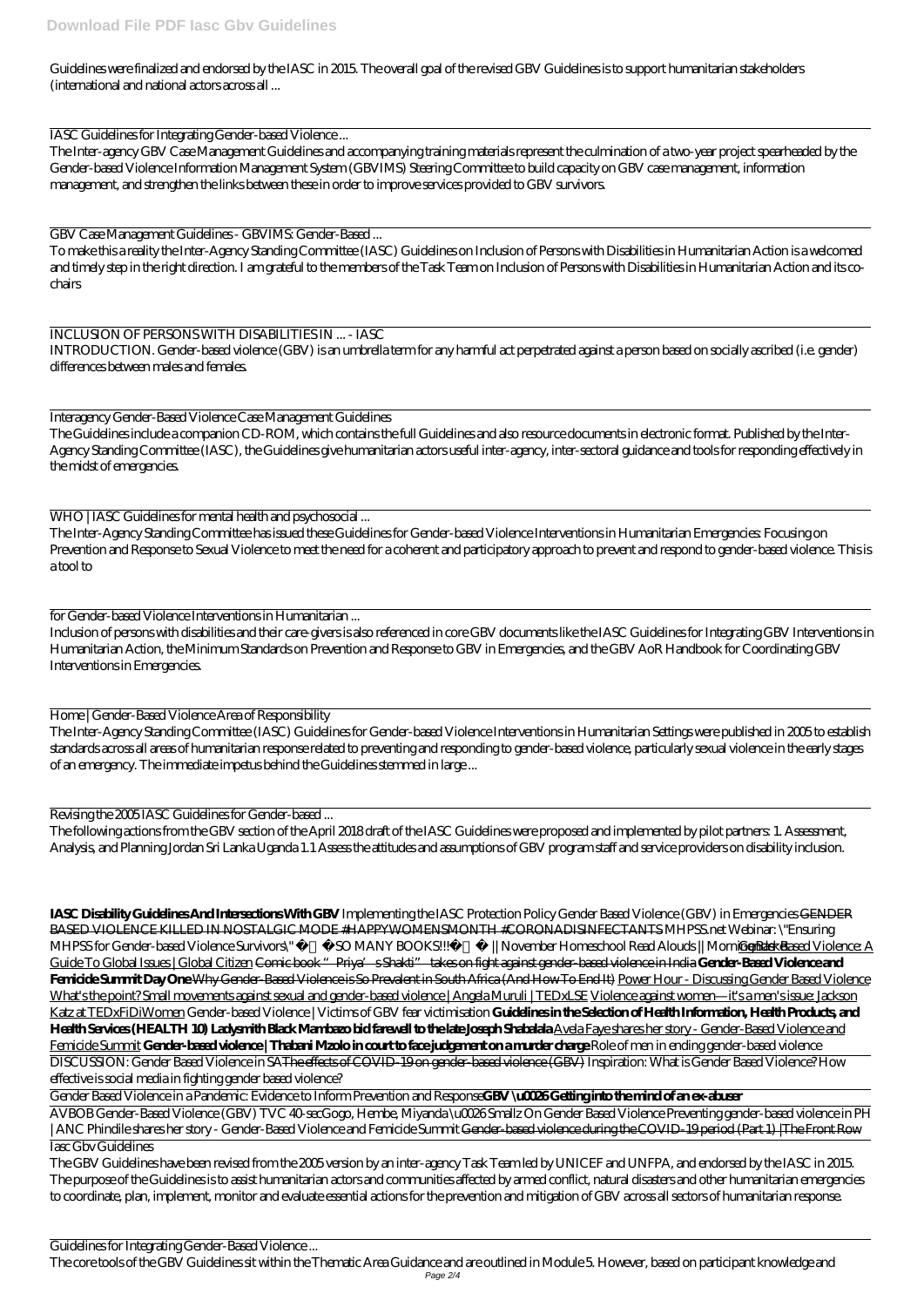experience, it is recommended to introduce other critical aspects of GBV prevention and mitigation, such as those highlighted in Modules 2-4, also reflected within Part 2 of the Guidelines.

IASC GBV Guidelines Introduction

Inter-Agency Standing Committee < http://gbvaor.net> <www.humanitarianinfo.org/iasc> Guidelines for Integrating Gender-Based Violence Interventions in Humanitarian Action Reducing risk, promoting resilience and aiding recovery The Gender-Based Violence Area of Responsibility (GBV AoR) is a global-level

IASC - GBV) Guidelines

The guidelines goals are: To reduce risk of GBV by implementing GBV prevention and mitigation strategies across all areas of humanitarian response... To promote resilience by strengthening national and community-based systems that prevent and mitigate GBV, and by... To aid recovery of communities ...

The guidelines consist of four parts: 1) Part one introduces gender-based violence interventions in emergencies, the purpose and how to use the guidelines,... 2) Part two presents GBV terms and definitions to clarify meaning of the terms used in this document 3) Part three provides recommendations ...

IASC Guidelines for Integrating Gender-Based Violence ...

The attached report summarizes the main outcomes and learning documented by pilot partners implementing inclusive approaches in humanitarian action as set forth in the draft IASC Disability Guidelines (GBV section) to address the protection and empowerment of women and girls with disabilities.

Piloting the IASC Disability Guidelines on GBV | IASC

IASC Guidelines for Gender-based Violence Interventions in ...

The purpose of the Guidelines is to assist humanitarian actors and communities affected by armed conflict, natural disasters and other humanitarian emergencies to coordinate, plan, implement, monitor and evaluate essential actions for the prevention and mitigation of GBV across all sectors of humanitarian response.

2015 IASC Guidelines for Integrating Gender-Based Violence ...

2015 IASC GBV Guidelines. Download: Binder inside cover (133 mb PDF) Download: Binder outside cover (367 mb PDF) Download: Infographic poster (3.3 mb PDF) Download: Main book with all tables (794 mb PDF) Download: Main book without table spreads (7.3 mb PDF) Download: Folder crease template (54 kb PDF)

Print Ready Documents - GBV) Guidelines

Contributor: CARE, GBV Guidelines, IASC GBV Guidelines, International Rescue Committee, Mercy Corps, OXFAM, UNFPA, UNICEF, Women's Refugee Commission. Region: Global ...

Cash & Voucher Assistance and GBV Compendium: Practical ...

On 26 February, ICVA and PHAP together with the Inter-Agency Standing Committee (IASC) secretariat and the Reference Group on Inclusion of Persons with Disabilities in Humanitarian Action, organised a webinar that Introduced the guidelines and discussed how they can be implemented in practice.

IASC Guidelines, Inclusion of Persons with Disabilities in ...

and updated the 2005 IASC Guidelines on Gender-Based Violence Interventions in Humanitarian Settings (the 'GBV Guidelines'). The revised GBV Guidelines were finalized and endorsed by the IASC in 2015. The overall goal of the revised GBV Guidelines is to support humanitarian stakeholders (international and national actors across all ...

IASC Guidelines for Integrating Gender-based Violence ...

The Inter-agency GBV Case Management Guidelines and accompanying training materials represent the culmination of a two-year project spearheaded by the Gender-based Violence Information Management System (GBVIMS) Steering Committee to build capacity on GBV case management, information management, and strengthen the links between these in order to improve services provided to GBV survivors.

GBV Case Management Guidelines - GBVIMS: Gender-Based ...

To make this a reality the Inter-Agency Standing Committee (IASC) Guidelines on Inclusion of Persons with Disabilities in Humanitarian Action is a welcomed and timely step in the right direction. I am grateful to the members of the Task Team on Inclusion of Persons with Disabilities in Humanitarian Action and its cochairs

## INCLUSION OF PERSONS WITH DISABILITIES IN ... - IASC

INTRODUCTION. Gender-based violence (GBV) is an umbrella term for any harmful act perpetrated against a person based on socially ascribed (i.e. gender) differences between males and females.

Interagency Gender-Based Violence Case Management Guidelines The Guidelines include a companion CD-ROM, which contains the full Guidelines and also resource documents in electronic format. Published by the Inter-Agency Standing Committee (IASC), the Guidelines give humanitarian actors useful inter-agency, inter-sectoral guidance and tools for responding effectively in the midst of emergencies.